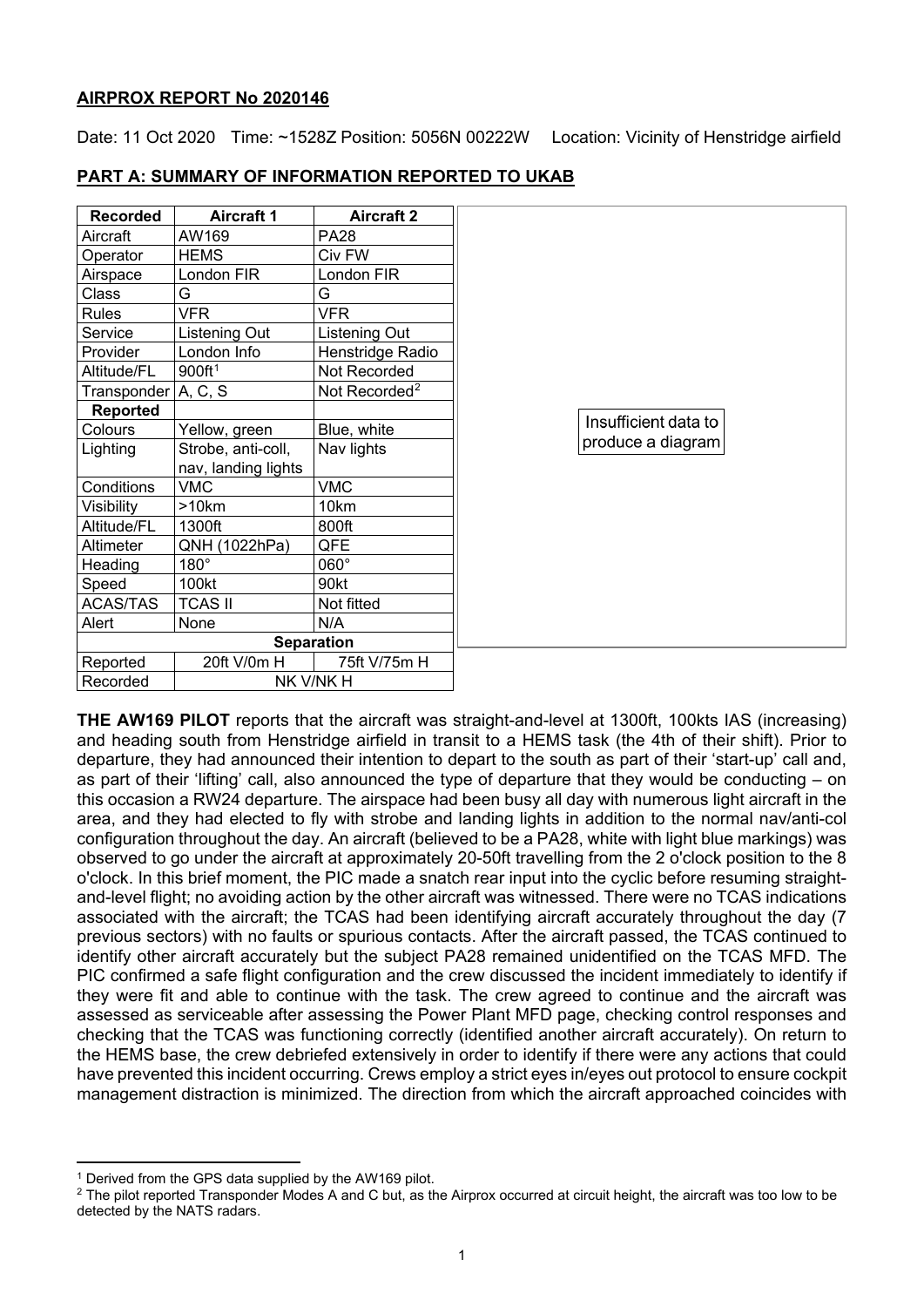the position of the main window frame spar and could have hidden the aircraft approaching if it was on a constant bearing.

The pilot assessed the risk of collision as 'High'.

**THE PA28 PILOT** reports that they had re-joined the airfield from the west – for a standard downwind join – and were established downwind in the circuit for RW24LH. They called downwind 24LH and heard the helimed pilot make their 'lifting' call immediately afterwards on the RT. The helimed aircraft was only seen at the last second, behind and above them.

The pilot assessed the risk of collision as 'Medium'.

## **Factual Background**

The weather at Yeovilton was recorded as follows:

METAR EGDY 111350Z AUTO 33011KT 9999 FEW036/// BKN050/// 14/06 Q1026= METAR EGDY 111450Z AUTO 36010KT 9999 BKN050/// 14/06 Q1026=

#### **Analysis and Investigation**

#### **UKAB Secretariat**

A Henstridge airfield representative responded to UKAB enquiries and confirmed that the Air/Ground Radio position at Henstridge was not active at the time of the Airprox. Furthermore, it was also established that the AW169 pilot did not contact the London FISO to request a Service at any time during the flight.

Analysis of the NATS radar replay was undertaken; neither aircraft was detected by radar at or around the reported time of the Airprox. However, the AW169 pilot provided a GPS log of their flights on that day and the PA28 pilot provided the UKAB with a pictorial representation of their position in the circuit (see Figure 1).



Figure 1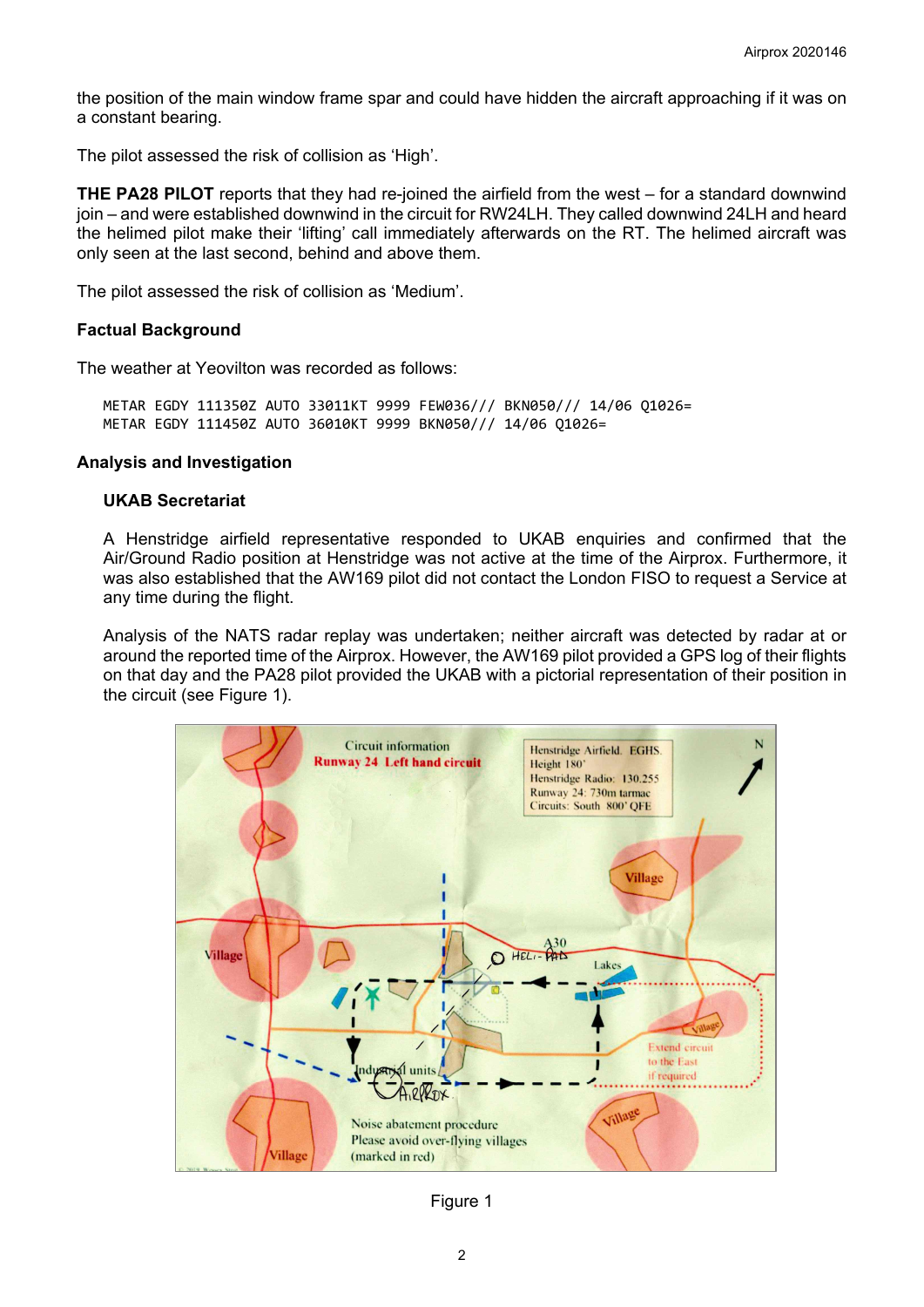The AW169 crew had recorded the position of the Airprox using 2 different sources of navigational equipment – this position was recorded as N5055.46 W00222.22 which placed the aircraft approximately 3.4NM south of Henstridge airfield. The PA28 pilot reported joining the airfield from the west, positioning between the villages of Henstridge and Stalbridge to establish directly onto the downwind leg. The approximate positions of each pilot's report of the Airprox location are shown in Figure 2.



Figure 2

The reported positions of the Airprox from both pilots differed by approximately 2.5NM. However, from the GPS data provided, the AW169 pilot's reported altitude of 1300ft was coherent with their reported position of the event. Without any recorded data for the PA28, it has not been possible to establish the true location of the Airprox. The pilots' reports were consistent in that they both reported the AW169 as passing above the PA28 – of note, the AW169's altitude as it crossed the published downwind track of the Henstridge RW24LH circuit was recorded at 915ft (~730ft aal), and the AW169 reached an altitude of 1010ft (~835ft aal – slightly above the published Henstridge circuit height) when slightly to the SE of Stalbridge. There is, therefore, a zone of uncertainty as to the true location of the Airprox (as depicted in Figure 2).

The AW169 and PA28 pilots shared an equal responsibility for collision avoidance and not to operate in such proximity to other aircraft as to create a collision hazard.<sup>[3](#page-2-0)</sup> If the incident geometry is considered as converging then the AW169 pilot was required to give way to the PA28.[4](#page-2-1) An aircraft operated on or in the vicinity of an aerodrome shall conform with or avoid the pattern of traffic formed by other aircraft in operation.<sup>[5](#page-2-2)</sup>

<span id="page-2-0"></span><sup>3</sup> SERA.3205 Proximity.

<span id="page-2-1"></span><sup>4</sup> SERA.3210 Right-of-way (c)(2) Converging.

<span id="page-2-2"></span><sup>5</sup> SERA.3225 Operation on and in the Vicinity of an Aerodrome.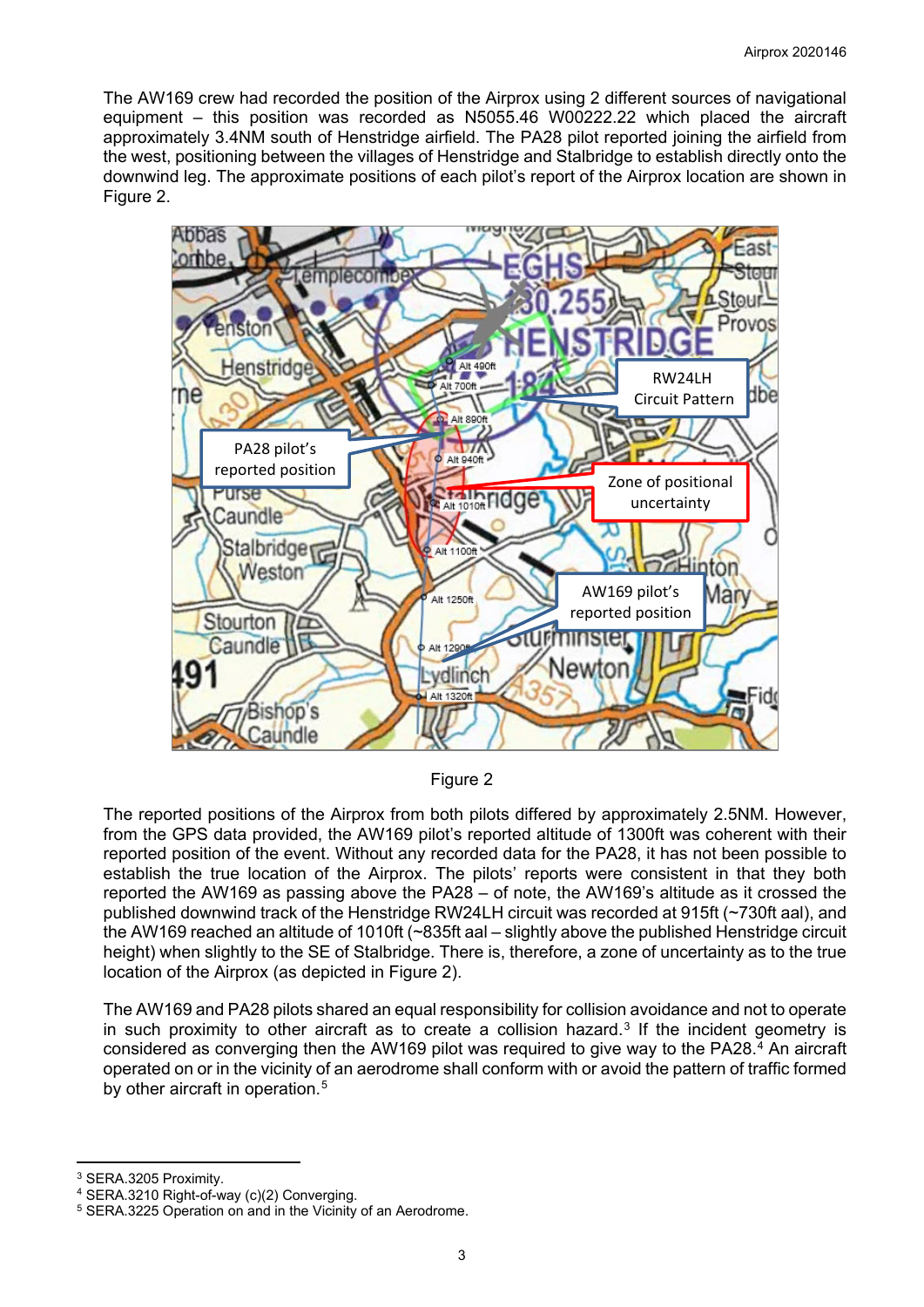# **Summary**

An Airprox was reported when an AW169 and a PA28 flew into proximity in the vicinity of Henstridge airfield at approximately 1528Z on Sunday 11<sup>th</sup> October 2020. Both pilots were operating under VFR in VMC, the AW169 pilot reports listening out on the London Information frequency and the PA28 pilot reports listening out on the [unmanned] Henstridge Radio frequency.

## **PART B: SUMMARY OF THE BOARD'S DISCUSSIONS**

Information available consisted of reports from both pilots and GPS log file data supplied by the helicopter pilot. Relevant contributory factors mentioned during the Board's discussions are highlighted within the text in bold, with the numbers referring to the Contributory Factors table displayed in Part C.

Due to the exceptional circumstances presented by the coronavirus pandemic, this incident was assessed as part of a 'virtual' UK Airprox Board meeting where members provided a combination of written contributions and dial-in/VTC comments.

The Board started by discussing the incoherencies in the 2 pilots' reports in terms of the position of the Airprox. Although there was a difference of approximately 2.5NM in the reported position of the Airprox from each pilot, the reports were consistent in that both pilots reported the helicopter passing above the PA28. This consistent reporting of relative position indicates either that event took place further south than that which was reported by the PA28 pilot (if the PA28 pilot was at 800ft aal) or the event took place in the circuit pattern with the PA28 being lower than circuit height. This uncertainty made it impossible to evaluate if any regulatory or planning barriers had been compromised.

The Board then considered the actions of the AW169 pilot and heard from a helicopter pilot member that, in their view, the AW169 pilot had most likely come close to over-torqueing the aircraft during their reactive manoeuvre to avoid the PA28, indicated by their checking the Power Plant MFD page postevent. They went on to add that this in itself indicated that this had been a close encounter. Members discussed the pilot's reported position of the Airprox compared to that of the PA28 pilot and agreed that, without any recorded data on the position of the PA28, it could not be established exactly where the Airprox had taken place. That said, the data supplied by the AW169 pilot showed that they had departed from the airfield and crossed the downwind leg of the published circuit only slightly below the fixed-wing circuit altitude; members felt that it may be useful for the AW169's operating authority and the airfield operator to review the helicopter departure procedures, but the Board stopped short of making a Safety Recommendation in this regard. It was clear to the Board – from the reports of both pilots involved – that the AW169 pilot had made a 'lifting' call, but the exact timing of this call this could not be confirmed through RTF recordings and so the Board wondered if the PA28 pilot's recollection of the 'lifting' call being made after their 'downwind' call had been accurate. The Board also discussed whether or not the AW169 pilot had been aware of the presence of the PA28 as they departed and concluded that they had either not assimilated or not heard the PA28 pilot's downwind call. Furthermore, there had been no indication of the presence of the PA28 on the AW169's TCAS II equipment and so the Board agreed that the AW169 pilot had not, therefore, had any situational awareness of the PA28's position relative to that of their own aircraft (**CF1**, **CF2**). This had left the pilot with only the See and Avoid barrier to employ, and members postulated that the PA28 had probably been hidden from their view to some degree by the main window frame spar (**CF3**) and that this had contributed to them not sighting the PA28 until it had been too late to materially increase the separation between the 2 aircraft (**CF5**).

Turning to the actions of the PA28 pilot, the Board agreed that they had had generic situational awareness of the AW169 lifting, but had either not received any information regarding the helicopter pilot's intended departure profile or had not assimilated that information (**CF1**). While there was no criticism of the PA28 pilot's actions and reported radio calls, some members felt that, on hearing the AW169 pilot's 'lifting' call, it may have been useful for the PA28 pilot to have reiterated their position in the circuit to aid the AW169 pilot's situational awareness. Some members questioned why the TCAS II equipment on-board the AW169 had not detected the transponder transmissions from the PA28; unfortunately, the low altitude at which this incident took place meant that the lack of observed secondary surveillance data on the radar replay had been inconclusive but, given that the PA28 pilot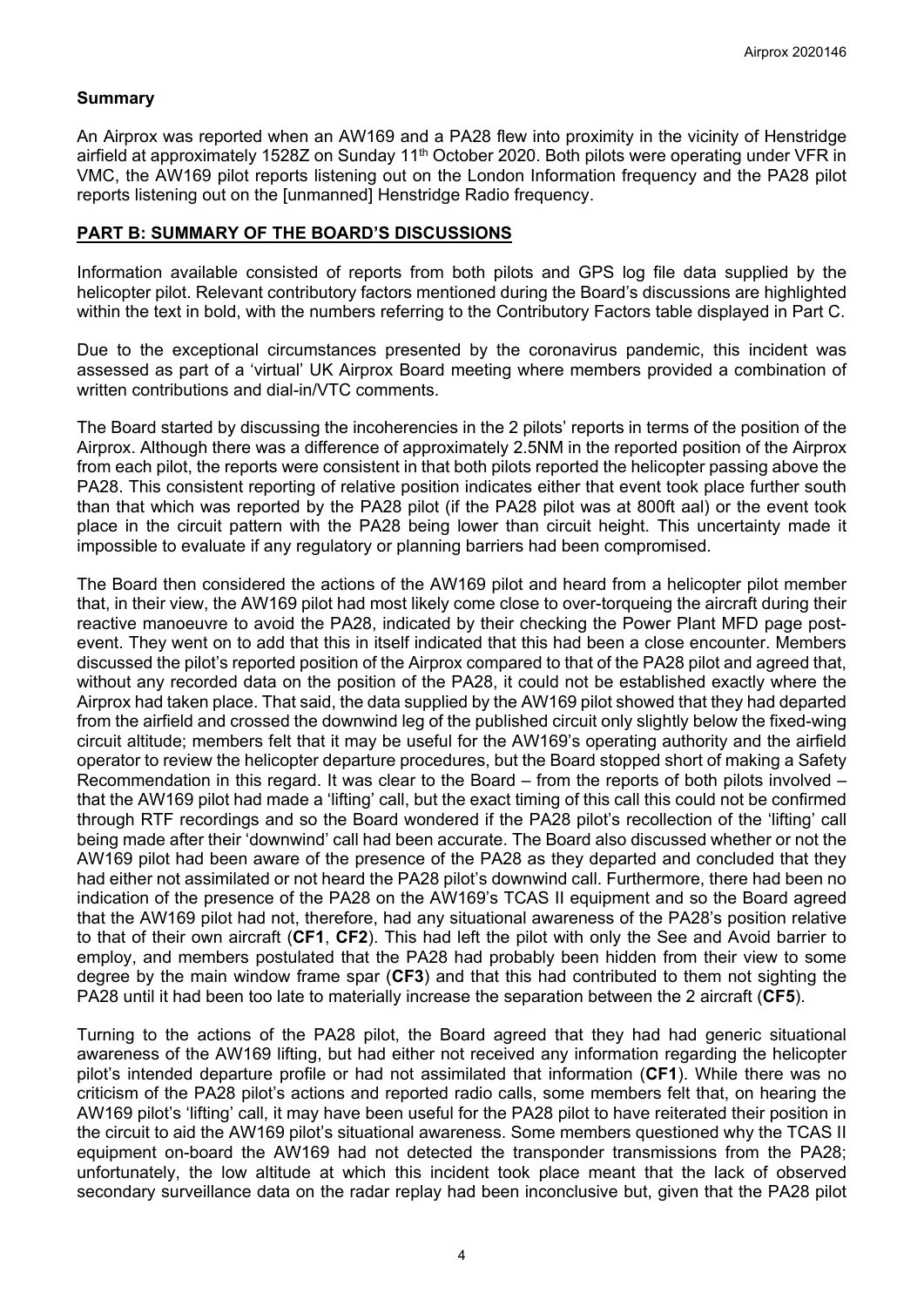had reported that their transponder had been selected on, the Board felt that the lack of expected warning from the AW169's TCAS II had been contributory to the Airprox (**CF2**). Furthermore, and irrespective of the precise location of the Airprox, members considered that the geometry of the encounter had probably meant that the AW169 had been hidden from the PA28 pilot's view under their left wing (**CF3**) and so they had not seen the helicopter climbing towards their position until it had passed above and behind them (**CF5**).

Finally, the Board considered the risk involved in this encounter. In the absence of any recorded data from the PA28, members had to rely on the information provided by the pilots; the Board noted that the AW169 pilot had considered the risk of collision as 'High' and estimated a vertical separation of 20ft, while the PA28 pilot had considered the collision risk as 'Medium' with slightly more vertical separation (75ft). It was clear to the Board that, although there was a difference in perspectives from the pilots, whatever the separation actually had been, that which had been present had been by chance and that neither pilot had materially affected CPA. Consequently, members concluded that a serious risk of collision had existed (**CF4**) and that it had been entirely providential that the 2 aircraft had not collided; Risk Category A.

# **PART C: ASSESSMENT OF CONTRIBUTORY FACTORS AND RISK**

|                | 2020146                                                                                                   |                                            |                                                                     |  |  |  |
|----------------|-----------------------------------------------------------------------------------------------------------|--------------------------------------------|---------------------------------------------------------------------|--|--|--|
| CF.            | <b>Factor</b>                                                                                             | <b>Description</b>                         | Amplification                                                       |  |  |  |
|                | <b>Flight Elements</b>                                                                                    |                                            |                                                                     |  |  |  |
|                | • Situational Awareness of the Conflicting Aircraft and Action                                            |                                            |                                                                     |  |  |  |
| $\mathbf{1}$   | Contextual                                                                                                | • Situational Awareness and Sensory Events | The pilot had generic, late or no Situational Awareness             |  |  |  |
|                | • Electronic Warning System Operation and Compliance                                                      |                                            |                                                                     |  |  |  |
| $\overline{2}$ | Technical                                                                                                 | • ACAS/TCAS System Failure                 | CWS did not alert as expected                                       |  |  |  |
|                | • See and Avoid                                                                                           |                                            |                                                                     |  |  |  |
| 3              | Contextual                                                                                                | • Poor Visibility Encounter                | One or both aircraft were obscured from the other                   |  |  |  |
| 4              | • Near Airborne Collision with Aircraft, Balloon,<br>Contextual<br>Dirigible or Other Piloted Air Vehicle |                                            | Piloted air vehicle                                                 |  |  |  |
| 5              | • Monitoring of Other Aircraft<br>Human Factors                                                           |                                            | Non-sighting or effectively a non-sighting by one or both<br>pilots |  |  |  |

### Contributory Factors:

# Degree of Risk: A

### Safety Barrier Assessment<sup>[6](#page-4-0)</sup>

In assessing the effectiveness of the safety barriers associated with this incident, the Board concluded that the key factors had been that:

### **Flight Elements:**

**Situational Awareness of the Conflicting Aircraft and Action** were assessed as **partially effective** because the AW169 pilot had no prior knowledge of the presence of the PA28, and the PA28 pilot had only generic situational awareness that the AW169 was departing Henstridge airfield.

**Electronic Warning System Operation and Compliance** were assessed as **ineffective** because the TCAS II equipment fitted to the AW169 did not detect the presence of the PA28.

**See and Avoid** were assessed as **ineffective** because neither pilot saw the other aircraft in time to materially increase separation.

<span id="page-4-0"></span><sup>&</sup>lt;sup>6</sup> The UK Airprox Board scheme for assessing the Availability, Functionality and Effectiveness of safety barriers can be found on the [UKAB Website.](http://www.airproxboard.org.uk/Learn-more/Airprox-Barrier-Assessment/)